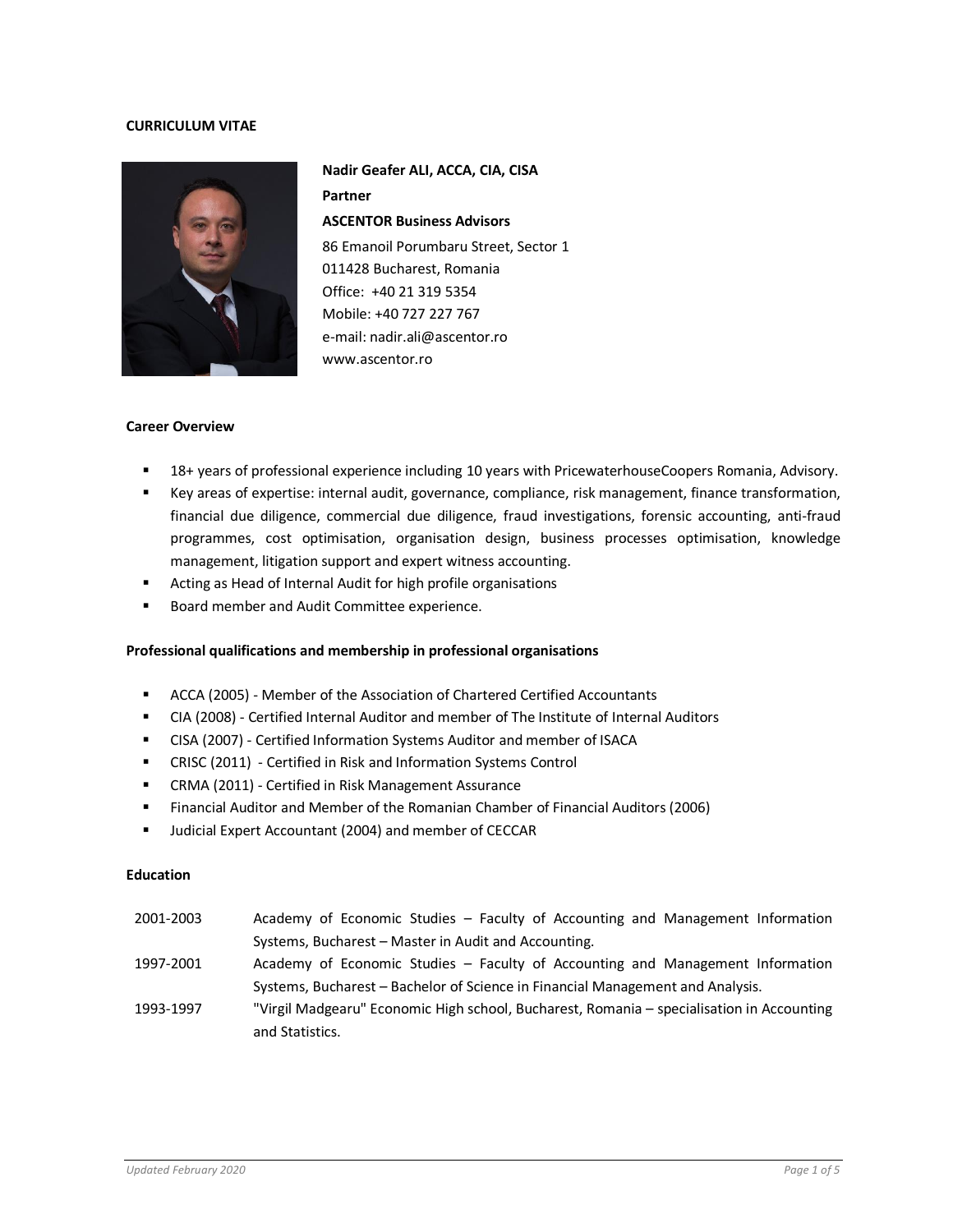### **Professional Experience**

| Nov 2011 | <b>ASCENTOR Business Advisors (www.ascentor.ro)</b> |
|----------|-----------------------------------------------------|
|----------|-----------------------------------------------------|

|  |  | <b>Partner, Audit &amp; Advisory</b> |
|--|--|--------------------------------------|
|--|--|--------------------------------------|

present

to

### **1. Audit, risk and compliance**

- internal audit (including role of Head of Internal audit Bitdefender, Intel, SIF Transilvania, Gedeon Richter, Amgen, Deichmann, etc.)
- financial audit
- governance, risk & compliance, internal controls
- implementation of governance models for local entrepreneurial companies
- compliance set-up and optimisation
- independent contract compliance audits (e.g. distributors reporting audits)

# **2. Performance improvement**

- finance function effectiveness improvement, controlling, management reporting
- organisation redesign, business process improvement
- sales force effectiveness improvement
- cost management, headcount optimisation
- **3. Transaction support**
	- financial due diligence, commercial due diligence, IT due diligence
	- sell side advisory, vendor due diligence, VDR set-up

# **4. Fraud and litigations**

- anti-fraud program implementation, FCPA compliance
- fraud investigations and forensic accounting
- litigation support, damage calculations

Key clients: Bitdefender, Intel Romania, Orange, Vodafone, Telekom, SIF Transilvania, Tarom, Rompetrol, Alpiq, GSK, Amgen, Boehringer Ingleheim, Regina Maria, Unilever, Nutre Farming, Bunge, Martifer, Nestle, Nespresso, Sanofi Aventis, Ana Hotels, Patria Bank, BancPost, Deichmann, Karelia, Schneider Electric, Gedeon Richter, Pharmafarm, Bepco, Transformer Energy Supply, Clinicco Hospital, Steaua Romana Refinery, Conpet, New Kopel, Europharm, Bucur Obor, Industrial Division (Poland), Aplast, etc.

#### Jan 2018 **Expert witness accountant (judicial expert accountant)**

to

present Providing judicial expert accountant services in high profile commercial and criminal cases. Key experience includes:

- financial expert witness in international arbitration at ICSID
- judicial expert in commercial cases (telecommunications, manufacturing, airlines, logistics, real estate, etc.)
- judicial expert in criminal cases, including DNA and DIICOT (insurance, transportation, pharmaceuticals, etc.)
- litigation support (calculation of damages, including lost profits claims)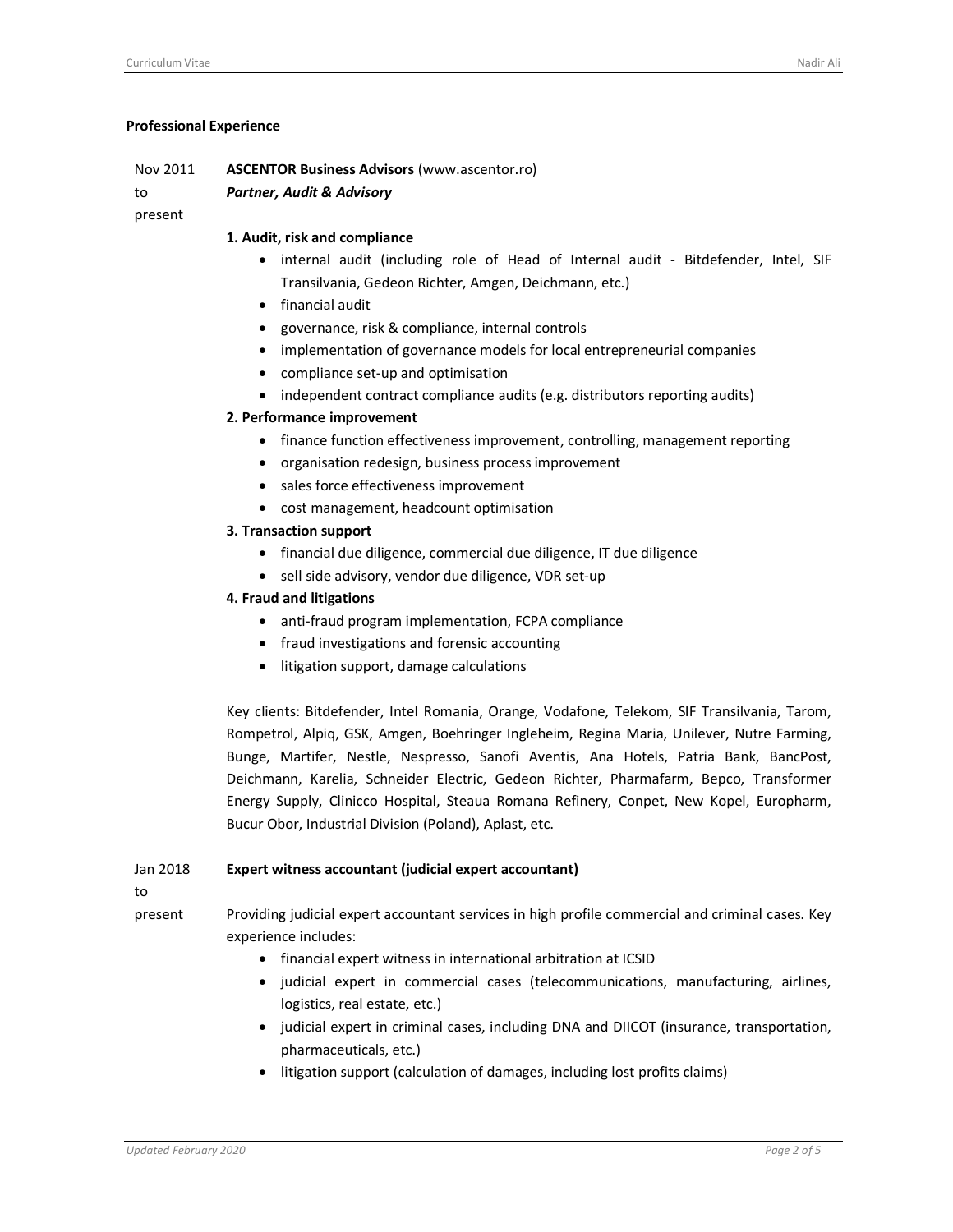#### Nov 2011 **ASCENTOR Recruitment & Executive Search** (www.ascentor.ro)

### *Finance Executive Search*

# present

to

to

### Specialised executive search and recruitment of experienced finance and audit professionals:

- advice to companies regarding the right candidate profile for specific roles
- sourcing based on networking, database search and executive search
- candidates preliminary screening
- detailed assessment of candidates' finance/audit technical capabilities

#### Nov 2014 **Teamnet International** (www.teamnet.ro)

- Non-Executive Independent Member of the Board of Directors
- Feb 2016 • Chairman of the Audit Committee

| Dec 2011 | <b>FinanceProfessionals.ro</b> (www.financeprofessionals.ro)                         |
|----------|--------------------------------------------------------------------------------------|
| to       | Co-owner, entrepreneur                                                               |
| Jul 2015 |                                                                                      |
|          | Finance Professionals ro is the leading job board in Romania specialised in finance. |

#### Aug 2003 **PwC Romania - Advisory**

### *Senior Manager*

Nov 2011

to

Leader of the Internal Audit Services and Governance Risk and Compliance services for Romania and Moldova (2007-2010)

### **1. Governance, internal audit, internal controls and risk management**

- Corporate governance strengthening
- Internal audit advisory (set-up and improvement, outsourcing)
- Implementation of anti-fraud programs and FCPA compliance
- SOX implementation and management testing
- internal controls improvement
- enterprise risk management

Relevant industries: telecommunications, utilities, manufacturing, automotive, pharma.

### **2. Management consulting projects**

- Oil & gas Procurement cost reduction and process improvement
- Food procurement cost reduction
- Utilities operational processes and controls improvement
- Pharma compliance management process design
- Automotive anti-bribery and anti-corruption procedures
- Food business process optimisation
- Food commercial due diligence
- Biofuels business plan for an integrated bioethanol and agri business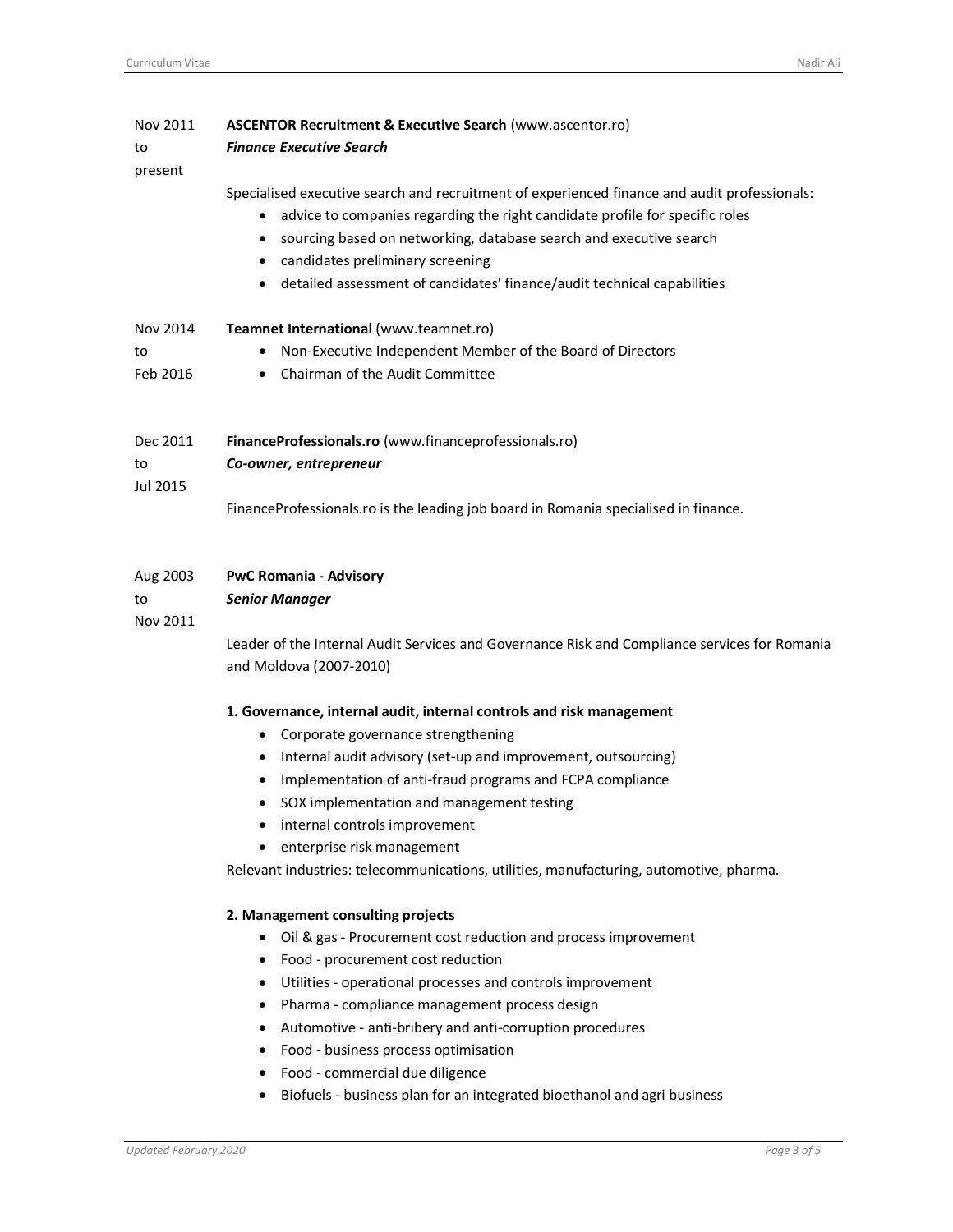# **3. Compliance**

- Global Fund to Fight AIDS/HIV, Tuberculosis and Malaria Local Agent of the Fund in Romania - team manager
- Public sector review of procedures and compliance with EU regulations, evaluation of IT system that processes EU subsidies
- Leading global pharma company compliance of the marketing and selling practices; compliance process optimisation
- Compliance audit of the Romanian Football Federation regarding the football clubs licensing criteria.

# **4. Trainings - internal audit, risk management and controls**

Key industries: oil & gas, telecommunications, retail.

# **5. Other projects**

- coordinated the writing and publishing of first Romanian strategy book "Success Formulas for the Next Decade" (Authored by A. Vizjak and V. Iuga)
- member of the global PwC Internal Audit and Governance Risk and Compliance networks;
- member of the team that developed the global PwC internal audit training solution (2007-2008);
- papers in professional publications, articles in media, speaker at events on internal audit and risk topics; development of marketing materials;
- HR manager for PwC Consulting, managing recruitment, performance evaluations, change management.

#### *2001* **PwC Romania, Assurance**

# *Associate*

*to 2003*

- financial audits for companies in various industries including pharma, telecom, FMCG, automotive and manufacturing
- audits of projects financed by international organisations;
- internal controls.

#### *1997* **ANB Consulting SRL** (during university studies)

*to*  Junior team member in various accounting and audit projects for Romanian SMEs.

*2001*

# **Languages**

- Romanian native
- English fluent

# **Computer Literacy**

Office suite (Lotus Notes, Word, Excel, PowerPoint, Microsoft Project), Databases (Access), Data management (ACL), Process mapping (Visio), Audit applications (TeamMate), data analytics and visualisation